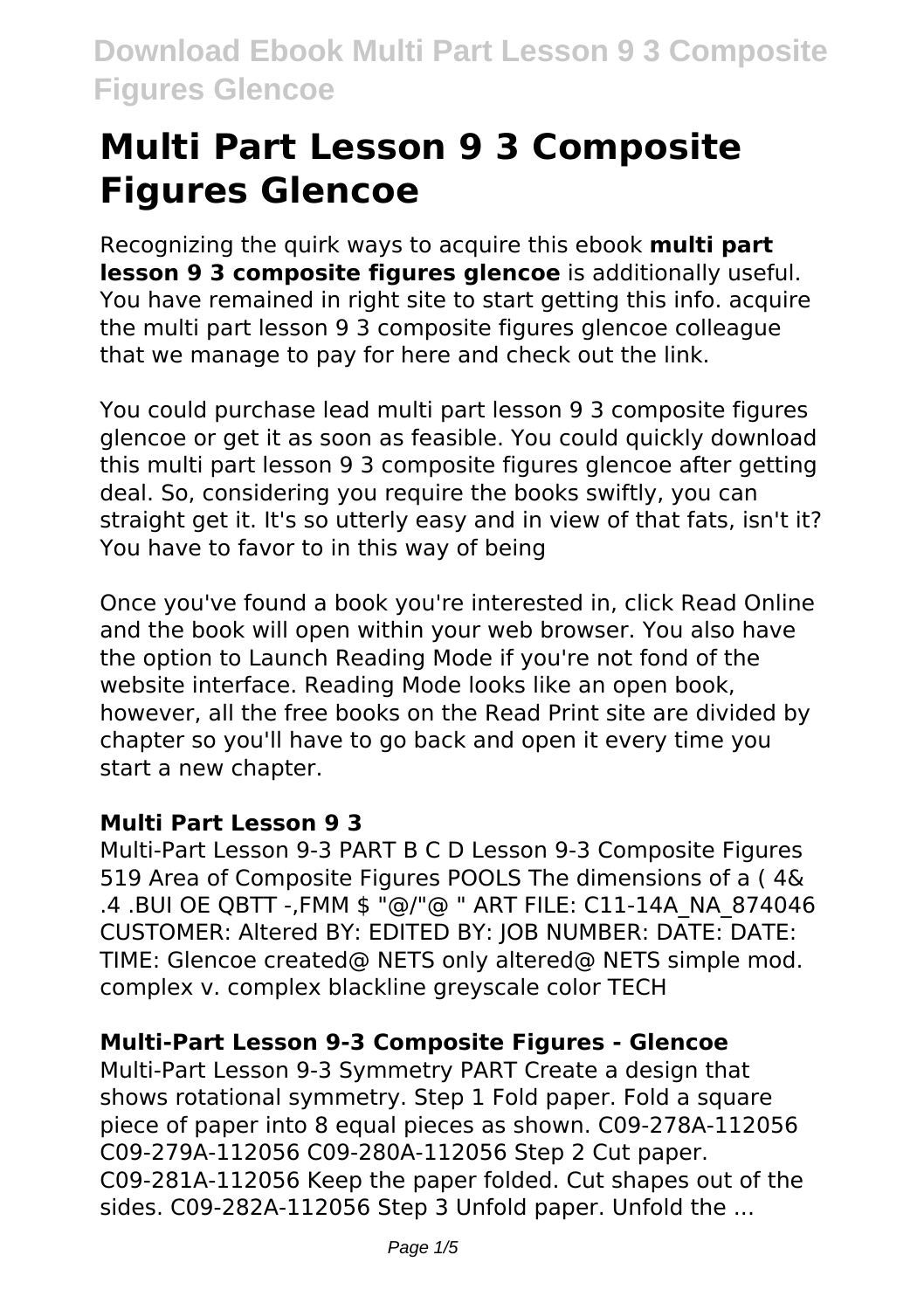## **Multi-Part Lesson 9-3 Symmetry**

Related with Multi-part Lesson 9-3 Composite Figures - Glencoe . 3 Area Of Composite Figures - Glencoe (4,482 View) Multi-part Lesson 9-3 Composite Figures - Glencoe (4,072 View) Area Of Composite Figures Lesson 6 Skills Practice Nam (2,091 View) Name: Period Pre - Ap U 11: P A (1,258 View) Multi-part Lesson 9-3 Composite Figures - Glencoe ...

#### **Multi-part Lesson 9-3 Composite Figures - Glencoe ...**

Lesson 9 3 Challenge. Lesson 9 3 Challenge - Displaying top 8 worksheets found for this concept.. Some of the worksheets for this concept are Lesson practice b for use with 161169, Multi part lesson 9 3 composite figures, Student work and activity, Homework practice and problem solving practice workbook, Word problem practice workbook, Chapter 9 the pythagorean theorem, Practice your skills ...

## **Lesson 9 3 Challenge Worksheets - Kiddy Math**

9 3 Reteach Composite Figures. Displaying all worksheets related to - 9 3 Reteach Composite Figures. Worksheets are Multi part lesson 9 3 composite figures, 003 009 ccss c01 rt 116215, Practice composite figures, Lesson practice a 10 3 area of composite figures, Practice c composite figures, Perimeter and area of complex figures, Date lesson volume and surface area of composite figures, 19 136 ...

#### **9 3 Reteach Composite Figures - Lesson Worksheets**

Multi Part Lesson 9 3 Multi-Part Lesson 9-3 Symmetry PART Create a design that shows rotational symmetry. Step 1 Fold paper. Fold a square piece of paper into 8 equal pieces as shown. C09-278A-112056 C09-279A-112056 C09-280A-112056 Step 2 Cut paper. C09-281A-112056 Keep the paper folded. Cut shapes out of the sides. C09-282A-112056 Step 3 Unfold paper.

# **Multi Part Lesson 9 3 Composite Figures Glencoe**

519 523 WA TE Gr6 AdlLsn Onln.pdf - Multi-Part Lesson 9-3 ... Multi-Part Lesson 9-3 Symmetry PART Create a design that shows rotational symmetry. Step 1 Fold paper. Fold a square piece of paper into 8 equal pieces as shown. C09-278A-112056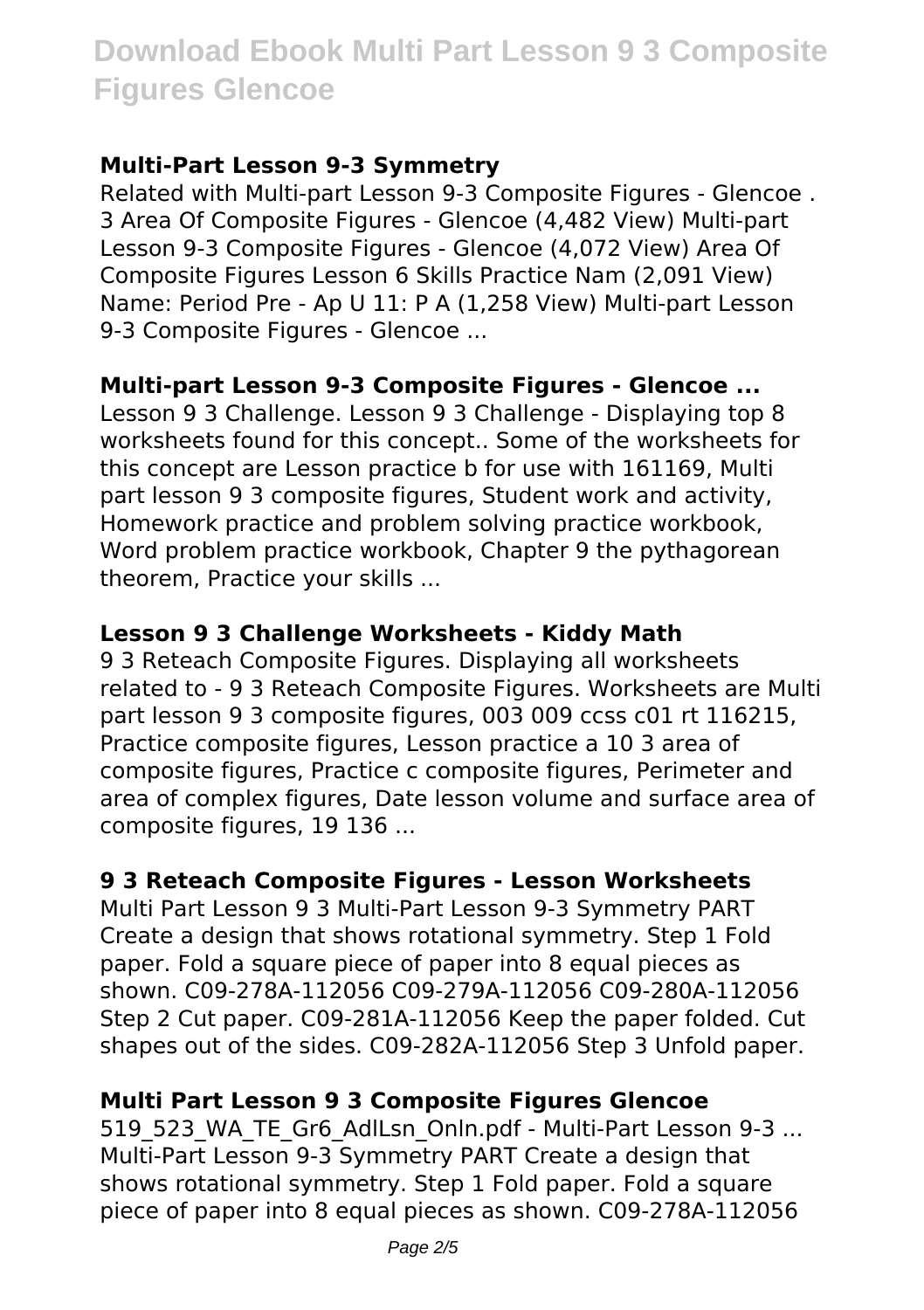C09-279A-112056 C09-280A-112056 Step 2 Cut paper. C09-281A-112056 Keep the paper folded. Cut shapes out of the sides.

## **Multi Part Lesson 9 3 Composite Figures Glencoe**

Multi-Part Lesson 9-3 PART B C D 512 Chapter 9 Use Formulas in Geometry Perimeter of Composite Figures MOVIE THEATERS One of the largest movie theater screens is in St. Louis, Missouri. The 500-seat theater houses a 60-foot by 80-foot movie screen that is nearly twice the size of a traditional movie theater screen. 1. Suppose the theater owners

#### **Find Perimeter of a Composite Figure - Glencoe**

Multi-Part Lesson 9-3 Composite Figures - Glencoe. Lesson 9-3 Composite Figures 519 Area of Composite Figures POOLS The dimensions of a ( 4& .4 .BUI ... Find the Area of a Composite Figure Find the area of the figure at the  $.25$ . radius = 4.7 cm 69.4 cm2 26. radius = 12 in. 452.2 in2 27. diameter = 15 in. 176.6 in2 Practice 19. What is the area

#### **Using Similar Figures Lesson 4 9 - Joomlaxe.com**

Looping and Random Numbers Lesson 9.11 Tutorial with Answers Code.org CS Principles - Duration: 5:21. Kurt Kaiser 9,231 views

#### **Unit 3 - Lesson 9: Part 2 #8**

Lesson 3 Homework Practice. Displaying all worksheets related to - Lesson 3 Homework Practice. Worksheets are Homework practice and problem solving practice workbook, Lesson homework and practice 10 1 finding perimeter, Homework practice and problem solving practice workbook, Lesson 6 fractions multiplication and division, Multi part lesson 9 3 composite figures, 16 two way tables, Practice ...

#### **Lesson 3 Homework Practice - Lesson Worksheets**

Collision Detection Lesson 16 Part 9 Code.org CS Discoveries Tutorial with Answers - Duration: 5:38. Kurt Kaiser 14,218 views. 5:38. No more mistakes with MODALS! 3 Easy Rules - Duration: 9:57.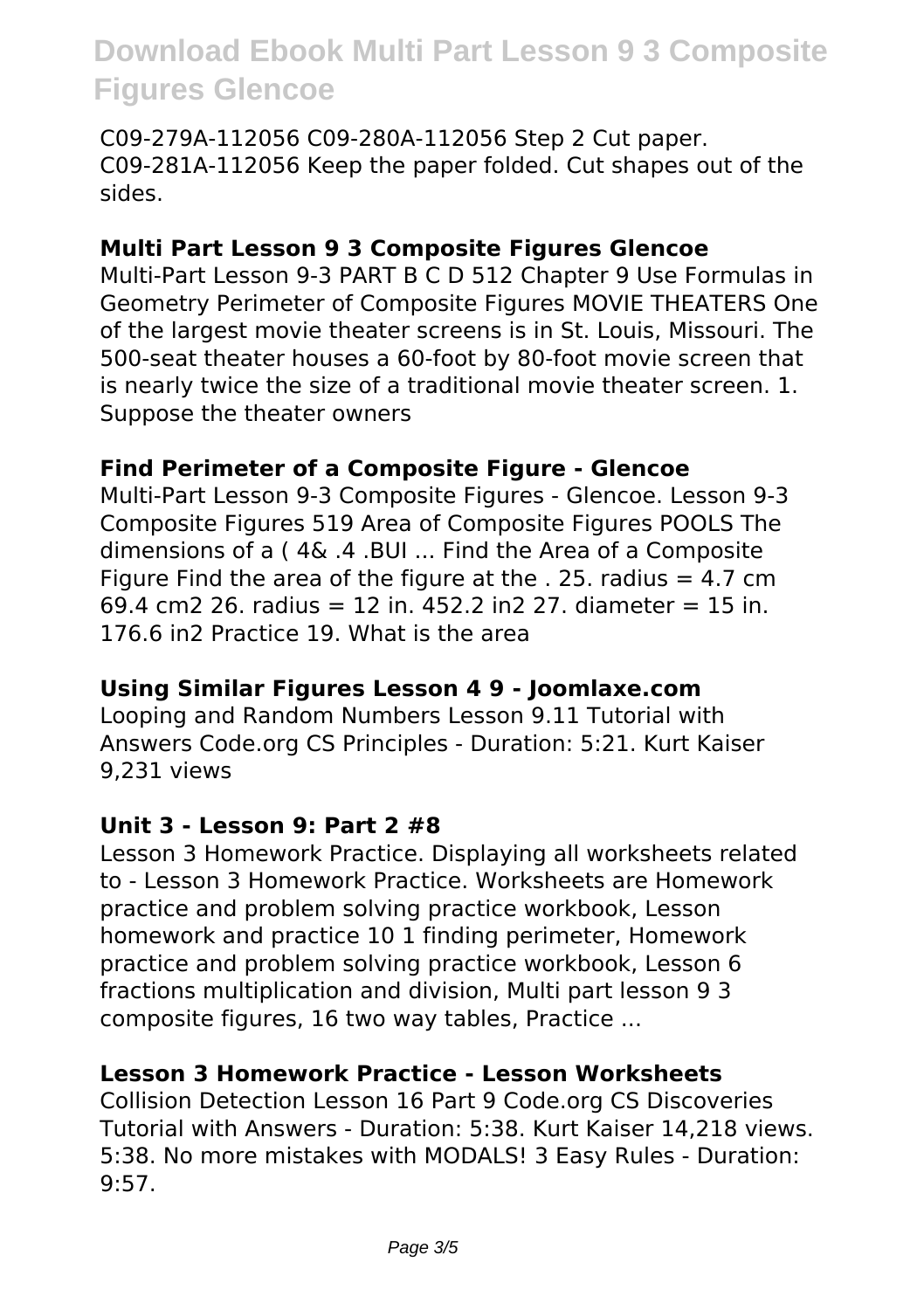#### **Unit 3 - Lesson 9: Part 1 #3**

Access Free Multi Part Lesson 9 3 Composite Figures Glencoe C09-280A-112056 Step 2 Cut paper. C09-281A-112056 Keep the paper folded. Cut shapes out of the sides. C09-282A-112056 Step 3 Unfold paper. Unfold the paper to see the design that shows rotational ... Multi-Part Lesson 9-3 Symmetry - Mac millan/McGraw-Hill Multi-part Lesson 9-3 Composite Figures - Page 10/28

#### **Multi Part Lesson 9 3 Composite Figures Glencoe**

Lesson 3 Skills Practice Area Of Composite Figures. Lesson 3 Skills Practice Area Of Composite Figures - Displaying top 8 worksheets found for this concept.. Some of the worksheets for this concept are 19 136 cc a rspc2 c08 124 72811 737, Multi part lesson 9 3 composite figures, Unit 4 grade 7 composite figures and area of trapezoids, Area of composite shapes lesson, Lesson 45 composite plane ...

## **Lesson 3 Skills Practice Area Of Composite Figures ...**

Lesson 12–3 Find the volume of the cylinder. Round to the nearest tenth. V r 2 h Volume of a cylinder V (2) 2 (5) Replace r with 2 and h with 5. V 62.8 Simplify. The volume is approximately 62.8 cubic inches. Check by using estimation. Find the volume of each cylinder. Round to the nearest tenth. 1. 2. 3. 3 5,654.9 mm 648.4 ft 3 25.1 in 3 4 ...

#### **Answers (Lessons 12-1 and 12-2) NAME DATE PERIOD 8 in.**

We can see that 5 is 2 higher than 3 so we know that 2 is being added. To find the answer, add 2 to 7. 2 quarters  $+ 7$  quarters is 9 quarters. Step 4 Check Check that the difference between 9 quarters and 7 quarters is 2 quarters.  $9 - 7 = 2$  Your answer is correct. Use any strategy to solve. Tell which strategy you used. 1. Each farmer brought 3 ...

#### **Multi-Part 3 Name Date PART D Reteach**

Multi-word verbs. Level: intermediate. Two-part verbs. Some verbs are two-part verbs. They consist of a verb and a particle: grow + up The children are growing up. Often this gives the verb a new meaning: take  $+$  after She takes after her mother. (= She